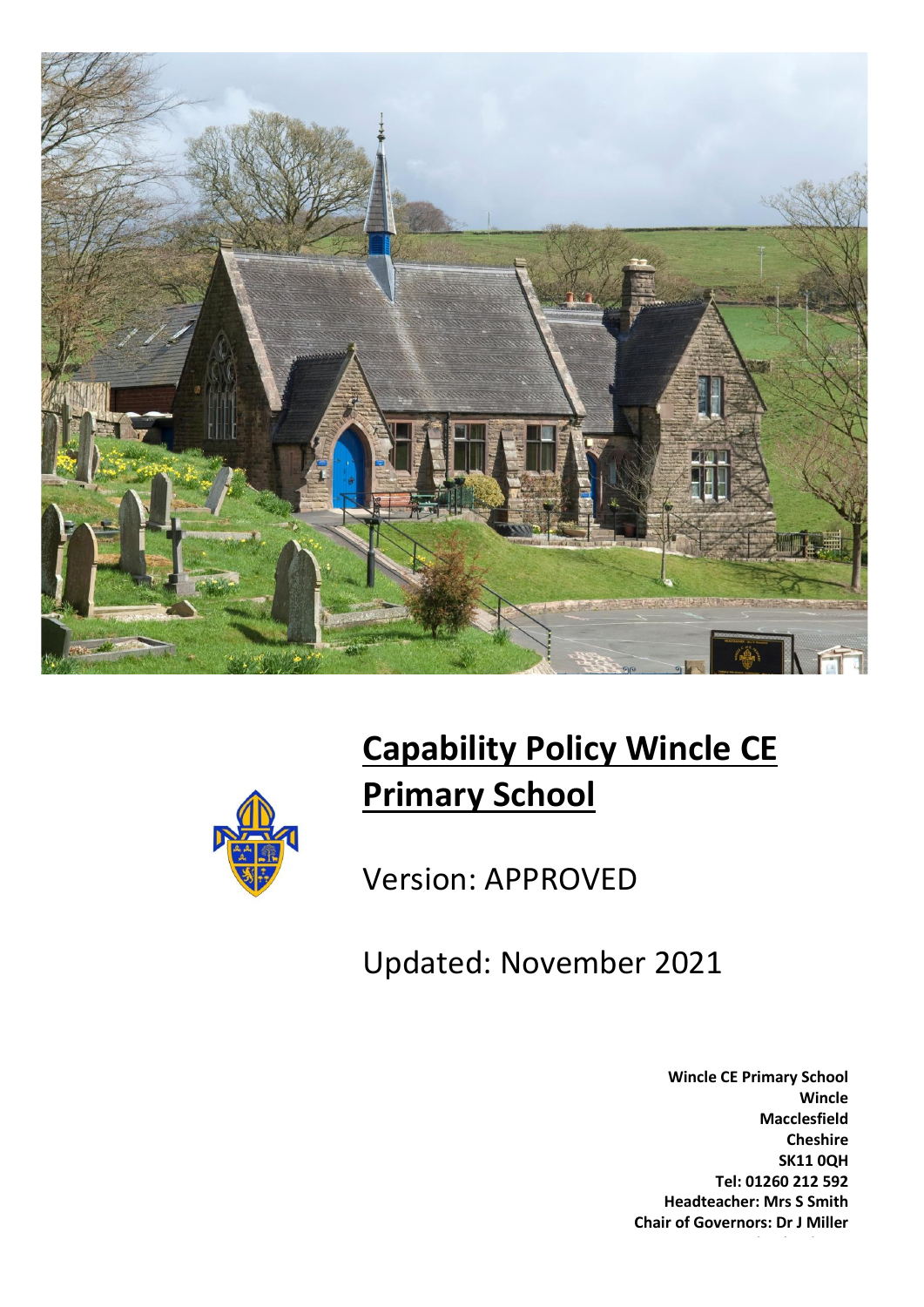| <b>Version control</b> |                                                     |
|------------------------|-----------------------------------------------------|
| Date updated:          | Brief summary of changes:                           |
| November 2021          | Change of school phone number.<br>No other changes. |

### Our school's vision:

*Wincle School creates an enriching and outstanding rural education, nurturing the whole individual: body, mind and soul, inspiring rounded, happy, courageous children who exhibit a passion for learning, a confident faith, a loving concern for community and an inclusive respect for all.*

The governors of Wincle School value all members of the school community: staff, pupils and parents and **nurture** everyone's strengths and weaknesses. Support is given in a **respect**ful and **compassionate** way when it is required.

We encourage our pupils to 'Shine like Stars' (Philippians 2:15) and to do this run with the following acronym:

|               | No act of kindness, no matter how small, is ever wasted." Aesop                                                        |
|---------------|------------------------------------------------------------------------------------------------------------------------|
|               | we would like our pupils to have the confidence to know that they can make a difference: have hope for the             |
| Service       | future.                                                                                                                |
|               | We encourage our pupils to challenge injustice and inequality                                                          |
|               | Tour principles are founded on the truth that we are loved by the Father, Saved by the Son and Sanctified by           |
|               | the Holy Spirit.                                                                                                       |
| Theology      | X We want to ignite passion and curiosity for learning, providing an exciting curriculum to inspire all learners to be |
|               | the best they can be.                                                                                                  |
|               | We encourage our pupils to show integrity                                                                              |
|               | We would like our pupils to have the courage to fight for what is important                                            |
| Attitude      | ☆<br>When things are challenging, we would like our pupils to display perseverance and not give up.                    |
|               | Learn from yesterday, live for today, hope for tomorrow" Albert Einstein                                               |
|               | We nurture the whole individual: body, mind and soul                                                                   |
|               | We encourage the pupils to respect every living creature and show compassion.                                          |
| Relationships | we would like our children to treat other people as they would like to be treated following Jesus' example.            |
|               | We are all unique                                                                                                      |
|               | We help all Nildren build trusting relationships                                                                       |
|               | Clothe yourselves with compassion, kindness, humility, gentleness and patience.' (Colossians 3:12)                     |
| Shine like    | am the Light of the world; he who follows Me will not walk in the darkness, but will have the Light of life."          |
| stars         | (John 8:12)                                                                                                            |
|               | We would like our pupils to shine in their behaviour, attitudes, relationships and learning.                           |

**Capability Policy for Teachers**

### **1. Introduction**

- 1.1 The aim of this policy is to establish the principals that Wincle C of E Primary School will follow in managing employees about whose performance there are serious concerns that the appraisal process has been unable to resolve.
- 1.2 Capability issues are not part of the Disciplinary Procedure. However, if after careful investigation, poor performance is identified as an issue of misconduct, it may become necessary to use the Disciplinary Procedure.

### **2. Policy**

- 2.1 The head teacher/manager and governors will support employees of the school to reach the required level of performance.
- 2.2 The Capability Procedure should be followed by the head teacher/manager and governors to assist in the identification and investigation of a possible cause of incapability and where necessary in the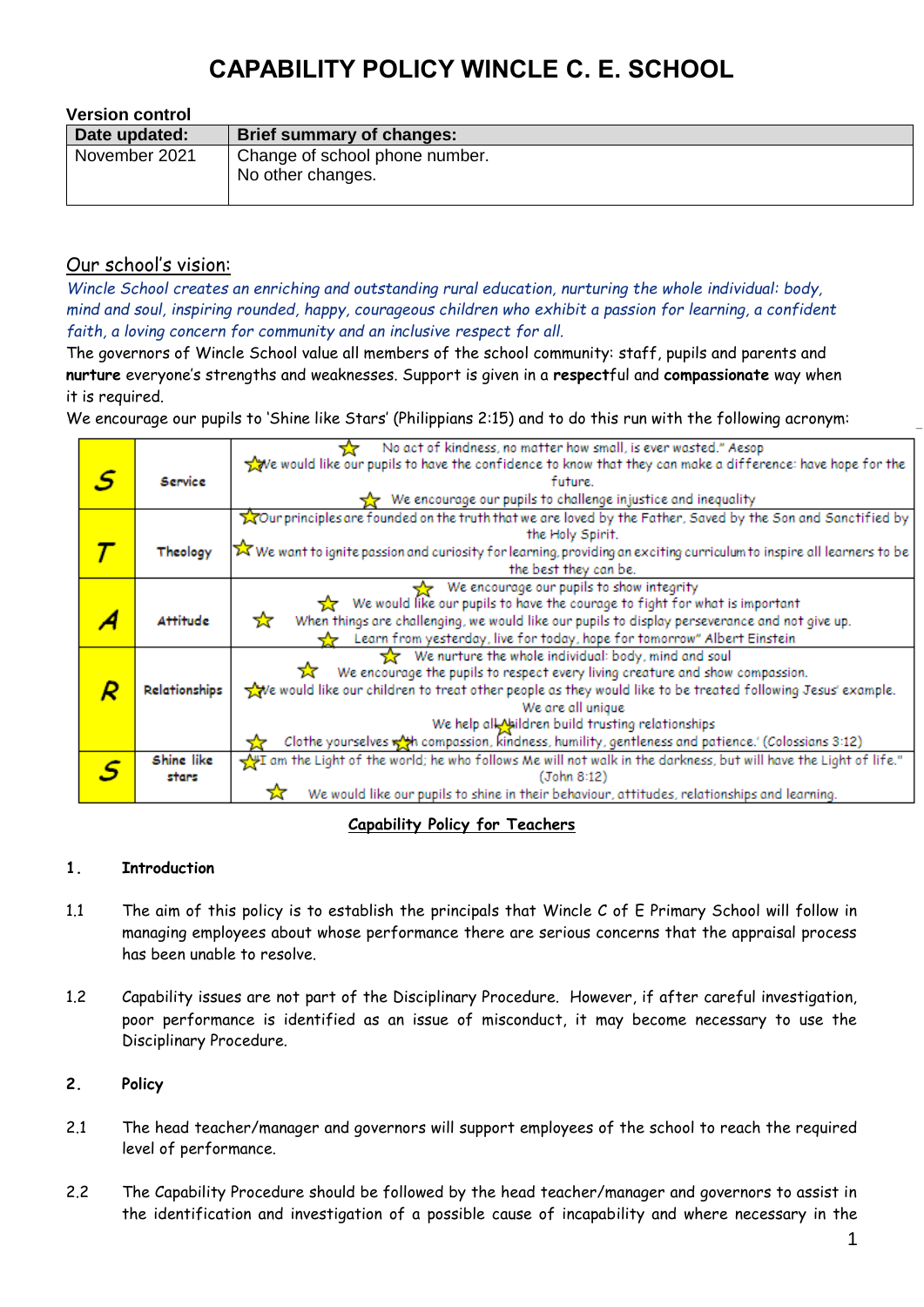drawing up of an action plan. The employee should fully understand the process and that if there is no improvement further action will be taken.

- 2.3 A consistent approach will be applied across the school, promoting fairness and equity throughout.
- 2.4 A decision to dismiss someone will be taken only after a full and proper process has been followed with proper safeguards to the individual.
- 2.5 Capability issues (non-health related) must normally be resolved within two terms.
- 2.6 It is the head teacher/Governor's responsibility to set appropriate performance standards for all employees. National standards for teachers and head teachers and other standards set by the school or other relevant professional organisations will form part of the standards for these groups of staff.
- 2.7 It is the head teacher/manager and governor's responsibility to ensure that employees are aware of their required performance level.

**Please note:** Where the head teacher and governors have concerns about an employee's performance, they must not wait until the appraisal discussion to initially raise their concerns. Performance issues should always be discussed at the earliest possible opportunity.

### **3. Principles**

- 3.1 Wincle C of E Primary School recognises that when an employee cannot perform the duties required to an acceptable standard it does not necessarily constitute misconduct.
- 3.2 The Capability Procedure should be followed where an employee is not able to perform his or her duties because they do not have the skills, knowledge, experience physical ability or aptitude they need to fully carry out their job. Mental health may also be an issue.
- 3.3 There are six main principles underlying the operation of the capability procedure:
	- (a) Employees must know what is expected of them, have concerns raised as they occur and be given help, advice and the opportunity and time to improve their performance.
	- (b) To enable, wherever possible, the employee with a capability problem to perform in the contractual job. The contractual job will be that which has been agreed between the school and the employee.
	- (c) To confirm that the responsibility for resolving capability situations rests with the head teacher and governors who may wish to take HR and/or Occupational Health advice.
	- (d) To ensure that capability difficulties are dealt with efficiently, within agreed time periods and with clear outcomes resulting at all stages.
	- (e) To recognise that whilst every effort will be made to help an individual with a capability problem, the school cannot guarantee to maintain employment.
	- (f) The procedures should be applied irrespective of the age, disability, gender reassignment, marriage and civil partnership, pregnancy and maternity, race, religion or belief, sex and sexual orientation of the person concerned. If the person has a health issue or a disability this will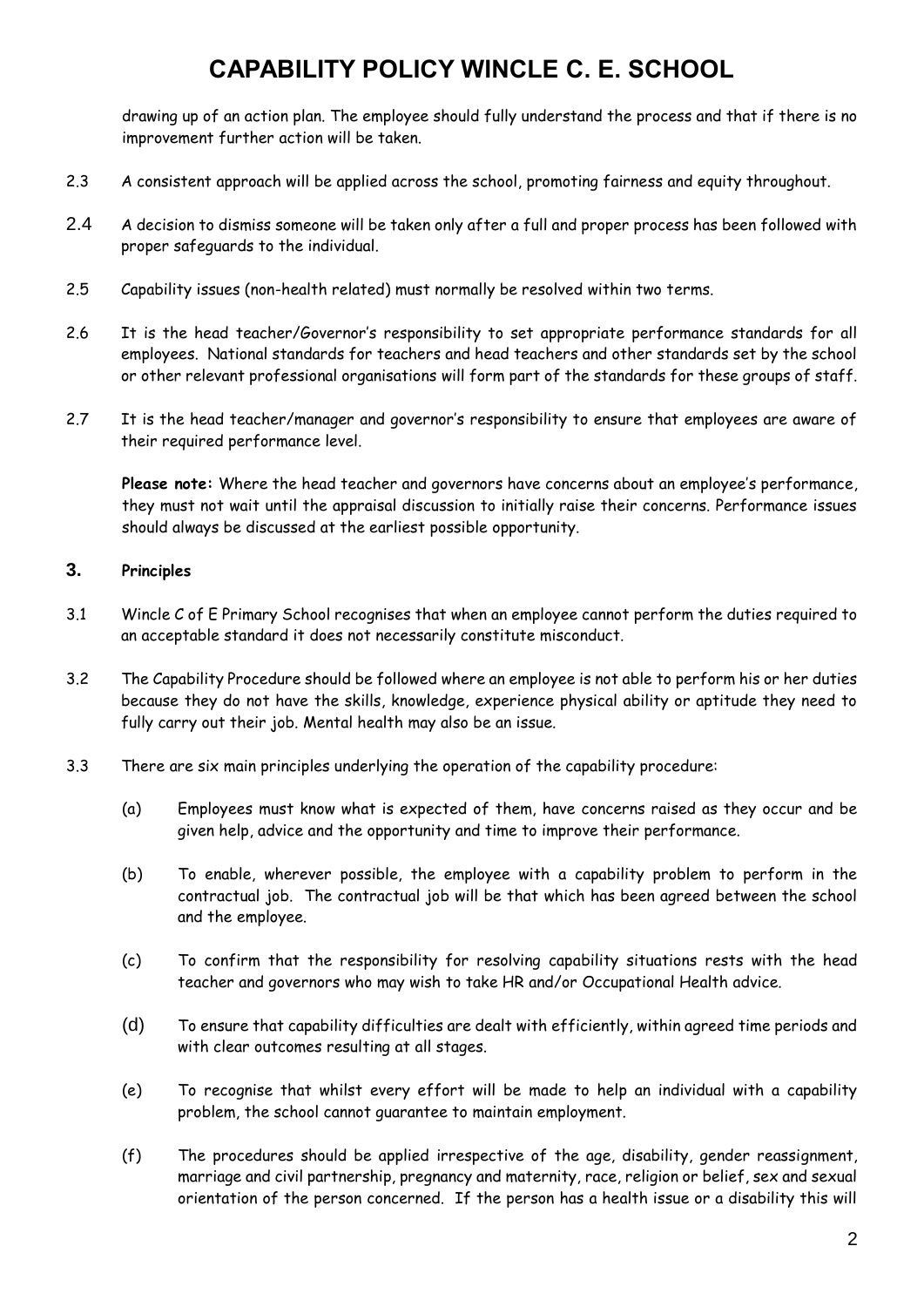be taken into consideration, before formal capability procedures are started and at each subsequent stage.

### **4. Scope/Application**

This Policy and the associated Procedure applies to all teaching staff of Wincle C of E Primary School *w*ho have completed their NQT Induction.

### **5. Definitions**

Capability is in relation to aptitude and the inability or limited ability of someone to perform their full job description to the required standard of performance. It may be due to poor standards of work, even with training and close supervision, or low output of work – where the person can produce work to the right standard but not in the right quantity.

### **Equality**

The governing body should ensure that when implementing the model Capability policy, no employee will be disadvantaged on the basis of their gender, transgender, marital status or civil partnership, racial group, religion or belief, sexual orientation, age, disability, pregnancy or maternity, social or economic status or caring responsibility. This means that the policy may need to be adjusted to cater for the specific needs of an individual including the provision of information in alternative formats where necessary.

### **Monitoring**

Data relating to capability cases will be collated and monitored regularly to ensure that the policy is operating fairly, consistently and effectively. Issues that are identified from the data will be dealt with appropriately.

In formulating this policy account has been taken of other relevant legislation and policies including the Human Rights Act, the Equality Act 2010.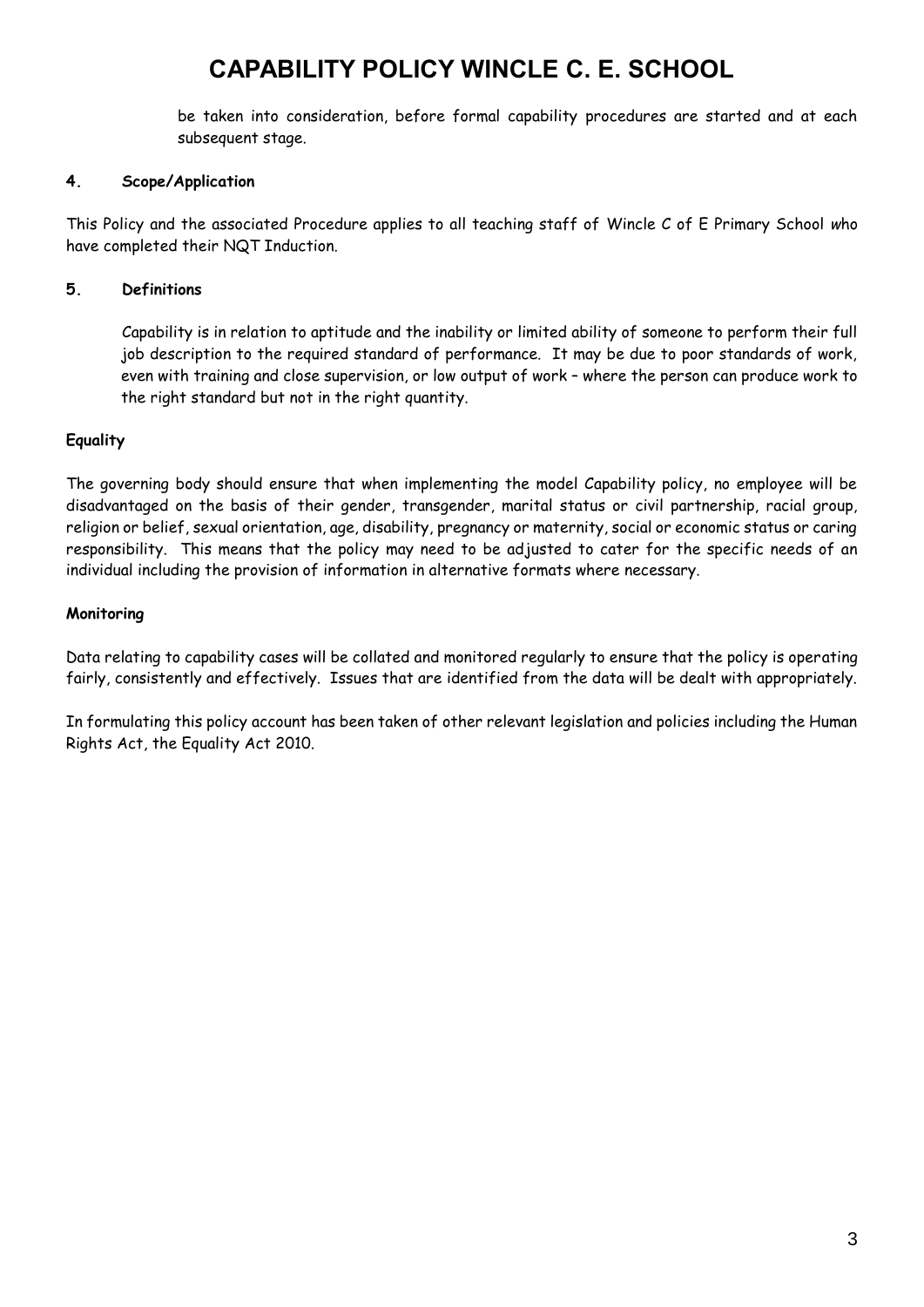### **Capability Procedure for Teachers**

#### **Contents**

#### **1.0 Appraisal and Capability: Transition**

- 1.1 Within Wincle C of E Primary School, it is expected that any problems with an employee's performance should be identified and responded to at the earliest time within normal Appraisal arrangements and practices.
- 1.2 This procedure applies only to employees about whose performance there are serious concerns that the appraisal process has been unable to address.
- 1.3 The employee will have been told by their Appraiser, at a review meeting that their progress has not been satisfactory and that the appraisal system will no longer apply. The employee will then have up to 5 working days to consider and review their position.
- 1.4 After this, the employee will be notified in writing that their performance will be managed under the capability procedure, and will be invited to a formal capability meeting.

#### **2.0 Capability Meeting: Stage 1**

- 2.1 The head teacher/Chair of Governors will arrange a date for a formal stage 1 capability meeting. At least five working days' notice will be given and the notification will contain sufficient information regarding the concerns about performance and their possible consequences to enable the employee to prepare to answer the case. It will also contain copies of any written evidence, the details of the time and place of the meeting, and will advise the employee of their right to be accompanied by a work colleague or a trade union official. A copy of the Capability Procedure will be enclosed.
- 2.2 This meeting is intended to establish the facts. It will be conducted by the head teacher /Chair of Governors who may be supported by a Schools HR Adviser. The Appraiser will attend to present the concerns which have prompted the move to formal capability.
- 2.3 The employee will have the opportunity to respond to concerns about their performance and to make any relevant representations. This may provide new information or a different context to the information/evidence already collected.
- 2.4 The head teacher/Chair of Governors will take full account of the employee's circumstances both at work and, if appropriate, outside work. In particular, s/he should be careful to explore fully the circumstances behind an apparent lack of capability, including any disability, and give the individual every opportunity to present his/her view or explanation of the situation.
- 2.5 The person conducting the meeting may conclude that there are insufficient grounds for pursuing the capability issue and that it would be more appropriate to continue to address the concerns through the appraisal process. In such cases, the capability procedure will come to an end.
- 2.6 The person conducting the meeting may also adjourn the meeting *for example if they decide that further investigation is needed, or that more time is needed in which to consider any additional information.*
- 2.7 During the meeting the person conducting the meeting will consider:
	- Alterations/adaptations to duties/working environment consistent with the needs of the school and which do not change the general character of the job.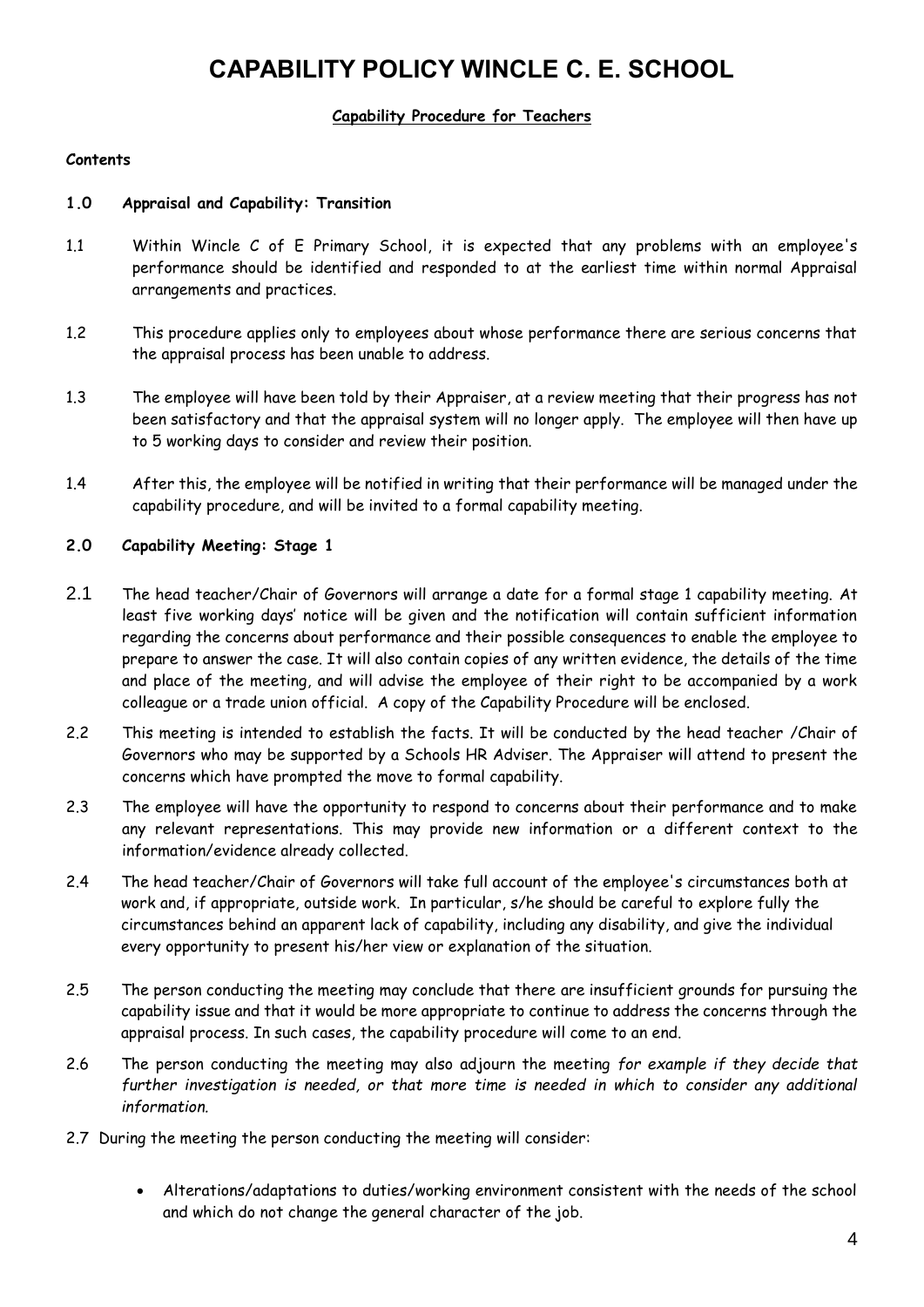- Seeking alternative work initially within the school.
- Agreed and voluntary termination of contract.
- 2.8 At the conclusion of the meeting, the person conducting the meeting will:
	- identify the professional/performance shortcomings, *for example which of the standards expected of teachers are not being met*;
	- set out the standard of performance that will enable the employee to be removed from formal capability procedures (*this may include the setting of new objectives focused on the specific weaknesses that need to be addressed, any success criteria that might be appropriate and the evidence that will be used to assess whether or not the necessary standard has been reached)*;
	- agree any support that will be available to help the employee improve their performance;
	- set out the timescale for improvement and/or Action Plan and explain how performance will be monitored and reviewed. The timescale will depend on the circumstances of the individual case but should not exceed one term or equivalent and
	- warn the teacher formally that failure to improve within the set period could lead to dismissal. In very serious cases, this could be without a further review period.
- 2.9 A performance monitoring and review period will follow the formal capability meeting.

Monitoring, evaluation, guidance and support will continue during this period. Dates for review meetings with the appropriate manager will be agreed. At the end of the period, the member of staff will be invited to a formal review meeting.

2.10 The person who conducted the meeting will write to the employee within 5 working days confirming the details advised at 2.8.

### **3.0 Review Meeting**

- 3.1 The Head teacher/Chair of Governors will write to the employee to convene a formal Review Meeting. At least five working days' notice will be given and the notification will give details of the time and place of the meeting and will advise the employee of their right to be accompanied by a work colleague or a trade union official.
- 3.2 The meeting will be conducted by the Head teacher/Chair of Governors who may be supported by a Schools HR Adviser. The Appraiser will attend to present the evidence of progress during the review period.
- 3.3 The employee will have the opportunity to respond to concerns about their performance and to make any relevant representations.
- 3.4 If the person conducting the meeting is satisfied that the employee has made sufficient improvement, the capability procedure will cease and the appraisal process will re-start.
- 3.5 If the person conducting the meeting is satisfied that some progress has been made and there is confidence that more progress is likely, it may be appropriate to extend the monitoring and review period but remain within Stage 1;
- 3.6 If no, or insufficient improvement has been made during the monitoring and review period, the employee will be advised that the management of their performance is now within Stage 2 of the Capability Procedure.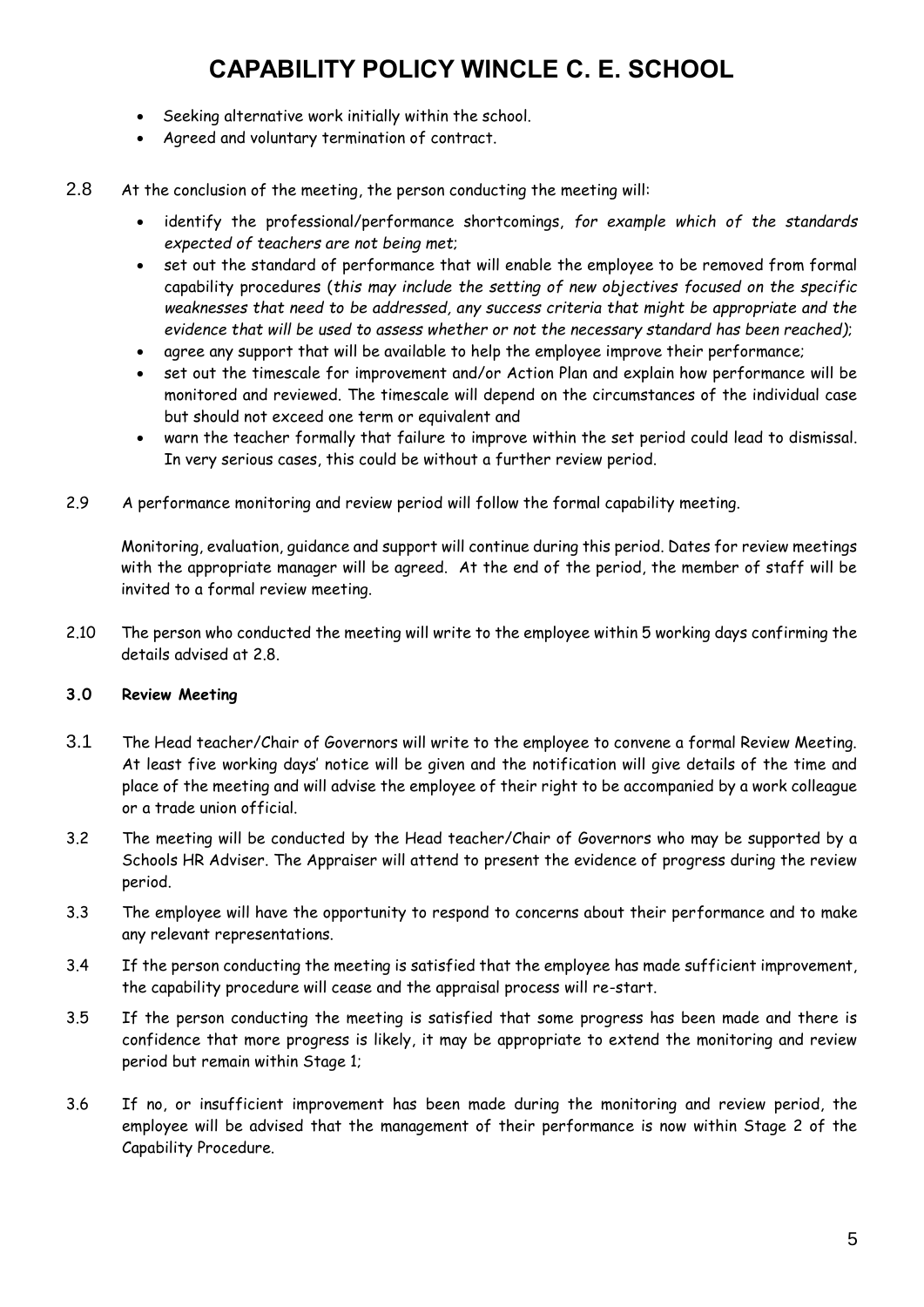### **4.0 Capability Meeting: Stage 2**

- 4.1 The head teacher/Chair of Governors will arrange a date for a formal stage 2 capability meeting. At least five working days' notice will be given and the notification will contain sufficient information regarding the concerns about performance and their possible consequences to enable the employee to prepare to answer the case. It will also contain copies of any written evidence, the details of the time and place of the meeting, and will advise the employee of their right to be accompanied by a work colleague or a trade union official. A copy of the Capability Procedure will be enclosed.
- 4.2 During the meeting the person conducting the meeting will again consider:
	- Alterations/adaptations to duties/working environment consistent with the needs of the school and which do not change the general character of the job.
	- Seeking alternative work initially within the school.
	- Mutual agreement to termination of contract.
- 4.3 At the conclusion of the meeting, the person conducting the meeting will:
	- confirm the professional/performance shortcomings,
	- set out the standard of performance that will enable the employee to be removed from formal capability procedures (*this may include the setting of new objectives focused on the specific weaknesses that need to be addressed, any success criteria that might be appropriate and the evidence that will be used to assess whether or not the necessary standard has been reached)*;
	- explain any support that will be available to help the employee improve their performance;
	- set out the timescale for improvement and/or Action Plan and explain how performance will be monitored and reviewed. The timescale will depend on the circumstances of the individual case but should not exceed six weeks and
	- warn the teacher again that if (at the end of the period or at any review meeting during the period) sufficient progress has not been made then the employee may be called to a decision meeting at which it may be recommended that their employment be terminated on grounds of incapability.
- 4.4 The person who conducted the meeting will write to the employee within 5 working days confirming the details advised at 4.3.
- 4.5 A further performance monitoring and review period will follow the formal review meeting.

Monitoring, evaluation, guidance and support will continue during this period. Dates for review meetings with the appropriate manager will be agreed.

4.6 At the end of the period, the manager will hold a final review meeting and advise the member of staff that they will be invited to a Decision Meeting and whether the manager will report that an acceptable standard of performance has been reached or that performance remains unsatisfactory and that the Decision Meeting will consider a recommendation for dismissal.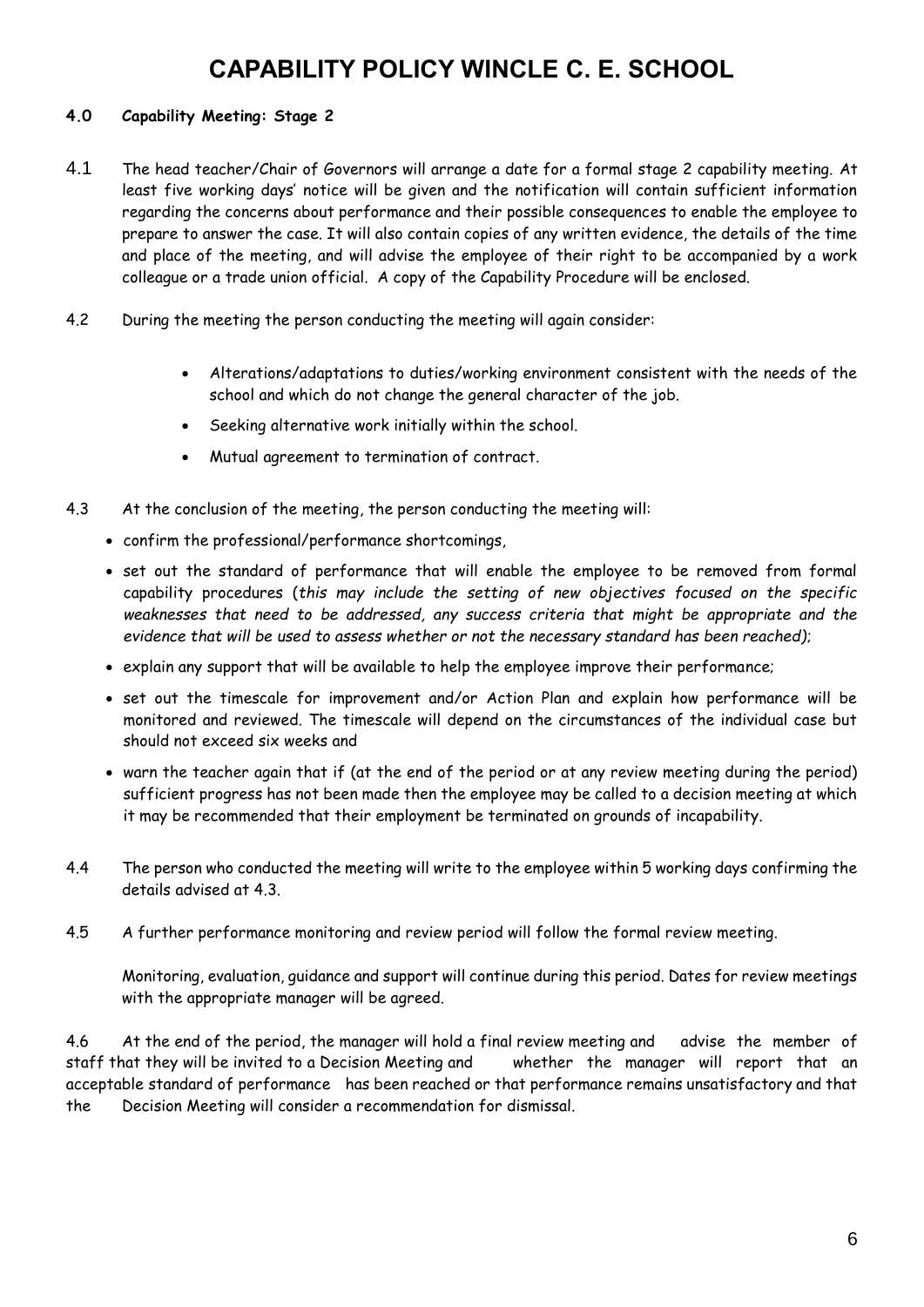#### **5.0 Decision Meeting**

- 5.1 Where the head teacher has delegated power to take the initial dismissal decision (IDD), or where an acceptable standard of performance has been reached, the employee will be called to a Decision Meeting chaired by the Headteacher.
- 5.2 Alternatively, where the head teacher is the subject of the proceedings; is the Appraiser or appropriate manager or has chaired the Stage 1 and 2 meetings; or the head teacher does not have delegated power to dismiss, the Decision Meeting will be conducted by a Panel of one or more governors to whom the Governing Body has delegated the power to take the initial decision to dismiss.
- 5.3 Where a Decision Meeting is to be convened the employee will be informed by letter. The letter will enclose a copy of this Procedure and advise him/her of:

the place and time of the Meeting details of the alleged incapability the right to be accompanied by a trade union official or work colleague the right to call witnesses

The letter will either be handed to the employee or sent by recorded delivery and first class post. Reasonable time (a minimum of five working days) must be allowed between the receipt of the letter and the Meeting so as to allow the employee to prepare his/her case.

- 5.4 The conduct of the Decision Meeting will be as set out in Appendix 1 to this Procedure.
- 5.5 The head teacher/Panel will be supported by a Schools HR Adviser as may the manager presenting the case. In the case of Community, Voluntary Controlled, Community Special and Maintained Nursery school, the Schools HR Adviser will normally act as the representative of the Director of Children, Families and Adults.

5.6 The head teacher (except where s/he is the person concerned or is conducting the Meeting) will present the management case and may call witnesses in support

- 5.7 The head teacher/Panel may dismiss the employee or may impose a lesser sanction e.g. demotion or no sanction at all.
- 5.8 The decision will be confirmed by letter, which will either be handed to the employee or sent by recorded delivery and first class post.
- 5.9 In the case of a dismissal the letter will state:
	- (i) The reasons for this and the right of appeal; and
	- (ii) The date from which the dismissal will take effect.

In the case of alternative sanctions the letter will state:

- (i) The sanction being applied;
- (ii) The reasons for this; and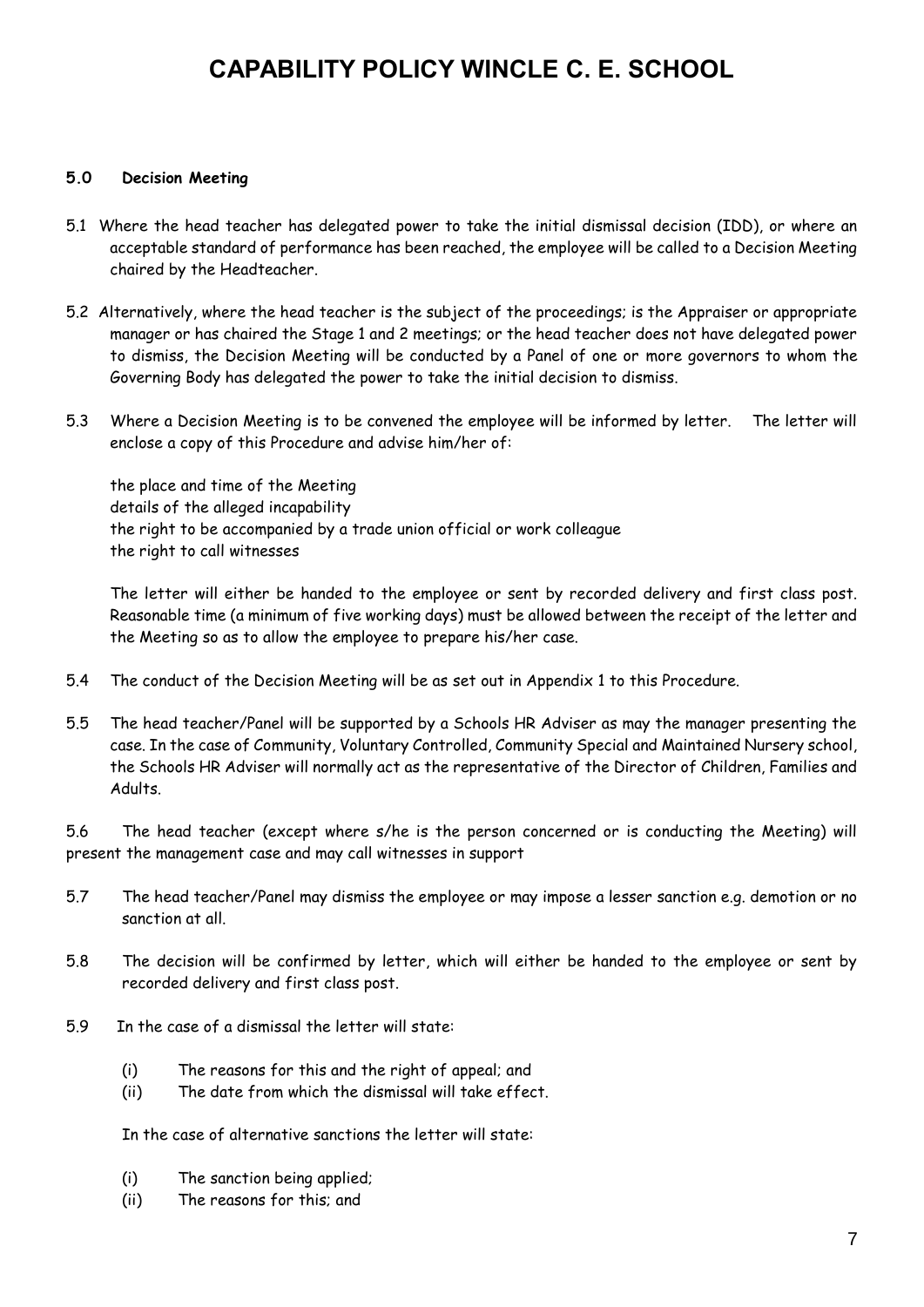- (iii) the right of appeal.
- 5.10 The dismissal letter will be written on behalf of the Governing Body (*Foundation Schools, Voluntary Aided Schools, Foundation Special Schools or Academies)* and Cheshire East Borough Council (*Community, Voluntary Controlled, Community Special, and Maintained Nursery schools)*

### **6.0 Decision to Dismiss**

*Either:* The power to dismiss staff in this school rests with the Governing Body.

*Or:* The power to dismiss staff in this school has been delegated *to the head teacher/to one or more governors/to one or more governors acting with the head teacher (delete as appropriate).* 

*(NB: the two options above are available only to Foundation Schools, Voluntary Aided Schools, Foundation Special Schools or Academies).* 

*Or*: The power to decide that members of staff should no longer work at this school rests with the Governing Body.

*Or:* The power to decide that members of staff should no longer work at this school has been delegated to *the head teacher/to one or more governors/to one or more governors acting with the head teacher.*  (*Delete as appropriate). (NB: these two options are available only to Community, Voluntary Controlled, Community Special, and Maintained Nursery schools,* 

### **7.0 Appeals**

- 7.1 An employee has the right to appeal against dismissal or demotion under this Procedure which will be dealt with in accordance with Appendix 2. Appeals must be made, in writing, stipulating the grounds of the appeal, within ten working days of receipt of the letter confirming the action.
- 7.2 The conduct of the Appeal Hearing will be carried out in accordance with Appendix 1 to this Procedure. i.e. as a full re-hearing of the case by an Appeal Panel of the Governing Body made up of three governors (excluding any governor involved in the Decision Meeting)
- 7.3 At any appeal the employee has the right, if they so wish, to be accompanied by a trade union official or work colleague.
- 7.4 If an appeal reverses the decision to dismiss the termination notice will be rescinded

### **8.0 Timescales**

8.1 Where the formal capability procedure is applied, action over both Stages should be taken over no more than two terms or their equivalent.

### **9.0 Absence**

- 9.1 Where application of the Procedures results in absence of the employee the advice of Occupational Health will be obtained immediately as to how long the absence could be expected to last for.
- 9.2 The employee will be advised in writing that the performance issues which prompted the application of the Procedure will be addressed on their return to school and that the Procedure will be applied at the point reached when the absence began.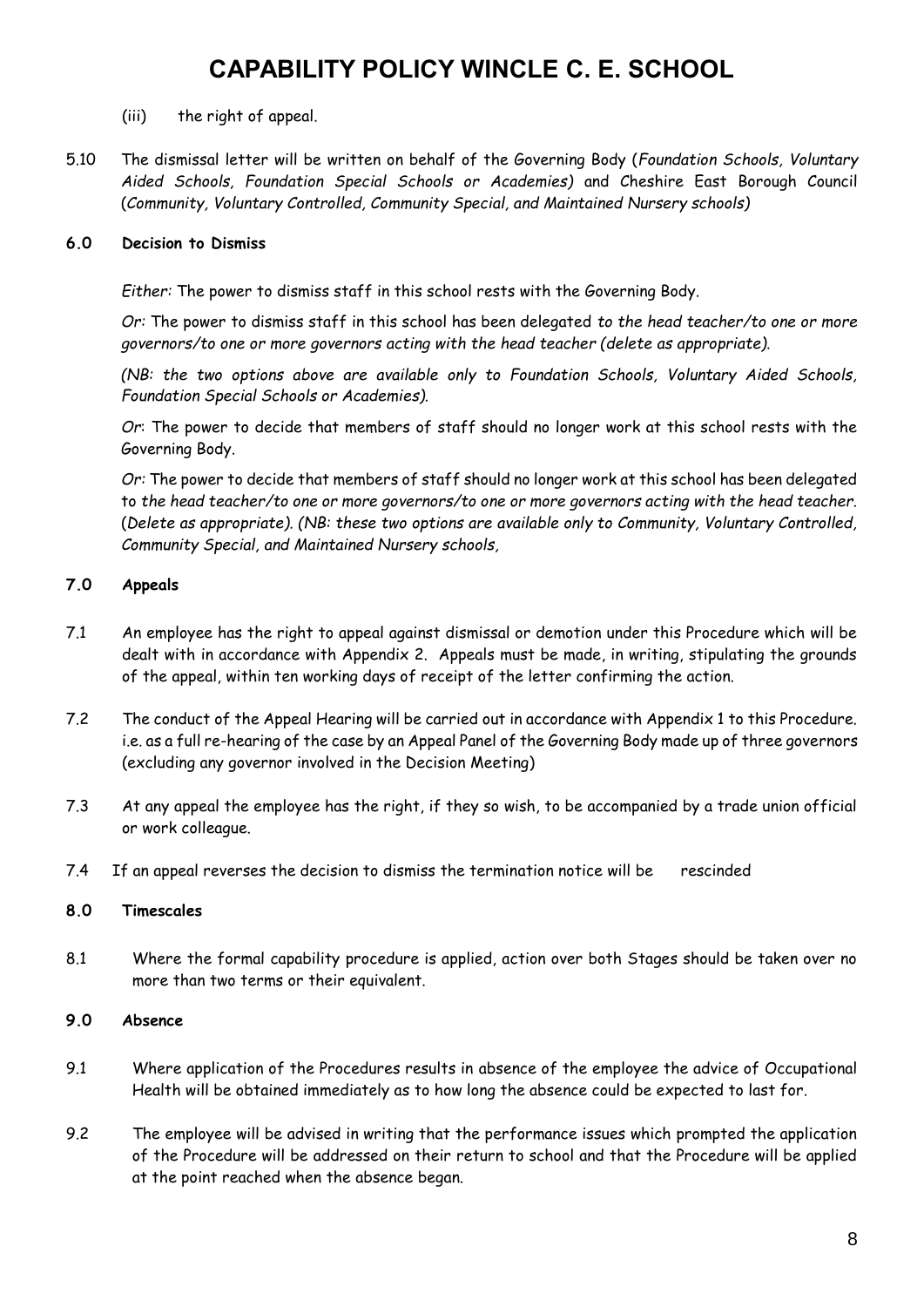9.3 The employee's absence will be managed under the school's Managing Attendance Procedure.

#### **10.0 Links with Grievance Procedure**

- 10.1 An employee who has been advised at a review meeting that their performance is to be managed under the Capability Procedure may not raise concerns under the Grievance Procedure except where these are about matters unrelated to their performance or its management.
- 10.2 Any concerns/grievances an employee has about the application or progress of the Capability Procedure should be raised within that procedure. Consideration may be given to the suspension of proceedings while these are addressed but it is generally expected that these will be dealt with as part of or in parallel to the performance monitoring and review process and not lead to an extension of the timescale for improvement.
- 10.3 If an employee has a grievance about an unrelated matter, this maybe pursued simultaneously but arrangements under this procedure will take precedence over those relating to that grievance.

### **11.0 Referral to the Secretary of State**

By law, where an employer -

- (a) has ceased to use a teacher's services on grounds relating to his professional incompetence; or
- (b) might have ceased to use a registered teacher's services on such a ground had the registered teacher not ceased to provide those services, the employer may report the facts of the case to the Secretary of State and provide him/her with certain information in relation to the teacher.

Therefore, where a teacher is dismissed for incompetence, the School/Council will refer the case to the Secretary of State. A teacher may also be referred to the Secretary of State if s/he leaves his/her job (even under the terms of a Compromise Agreement) while within formal procedures. A teacher may not be referred to the Secretary of State if s/he leaves his/her job while within formal procedures but improving, and it was considered improbable that dismissal would have been the outcome.

### **Equality**

The governing body should ensure that when implementing the model Capability procedure, no employee will be disadvantaged on the basis of their gender, transgender, marital status or civil partnership, racial group, religion or belief, sexual orientation, age, disability, pregnancy or maternity, social or economic status or caring responsibility. This means that the policy may need to be adjusted to cater for the specific needs of an individual including the provision of information in alternative formats where necessary.

### **Monitoring**

Data relating to capability cases will be collated and monitored regularly to ensure that the policy is operating fairly, consistently and effectively. Issues that are identified from the data will be dealt with appropriately.

In formulating this policy account has been taken of other relevant legislation and policies including the Human Rights Act, the Equality Act 2010 and the Schools HR Consultancy model whistleblowing procedure.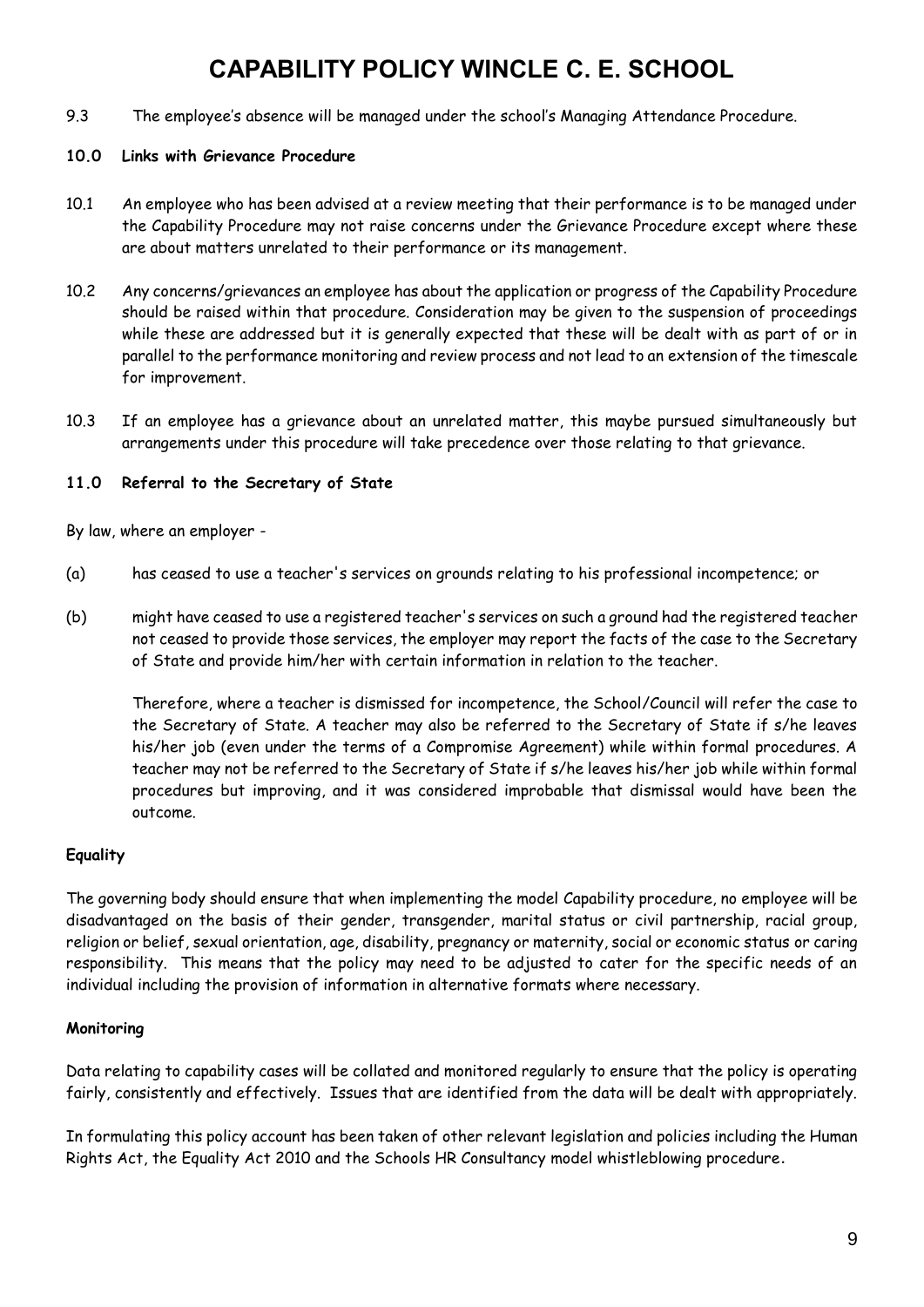#### APPENDIX 1

#### **CONDUCT OF A DECISION MEETING**

The procedure to be adopted at a Decision Meeting will normally be:

- 1. The Meeting will be conducted by either the head teacher or a Panel (normally consisting of 3 members) of the Governing Body as appropriate.
- 2 The head teacher or Panel conducting the Meeting may be advised/supported by a Schools HR Adviser.
- 3 The head teacher or Panel conducting the Meeting will satisfy himself/herself/themselves that the employee understands the purpose of the Meeting, the nature of the incapability and the possible implications arising from it.
- 4 The management case will be presented normally by the Appraiser or line manager who may also be supported by a Schools HR Adviser, and who will describe the case. The presentation may include witnesses, written statements or other documents where these are considered necessary.
- 5 The employee and/or representative will be given the opportunity to question the presenting officer as well as any witnesses who may have given evidence.
- 6 The employee or his/her representative will then be invited to respond to the case as presented. The employee may also produce witnesses, written statements or other documents in support of his/her case. (Where it is the intention to submit written Statements of Case these must be exchanged by both sides at least five working days prior to the hearing.).

Where witnesses are school or Council employees they should be given reasonable time off with pay to attend.

- 7 The presenting officer will be given the opportunity to question the employee, his/her representative and any witnesses called in his/her defence.
- 8 At any stage during the Meeting the head teacher or Panel conducting the hearing and any adviser(s) may ask questions of the employee, the presenting officer or such other persons, as they may consider appropriate in order to ascertain the facts and arguments.
- 9 The presenting officer will then be invited to make a closing statement not introducing any new material.
- 10 Finally the employee or his/her representative will be given the opportunity to make a closing statement also without introducing any new material.
- 11 Both parties will withdraw to allow the person/group conducting the hearing to review and consider the evidence in conjunction with any advisers.
- 12 The head teacher or Panel will then recall both parties to inform them of his/her/their decision. The decision should normally be announced personally to the parties as soon as it is possible on the day of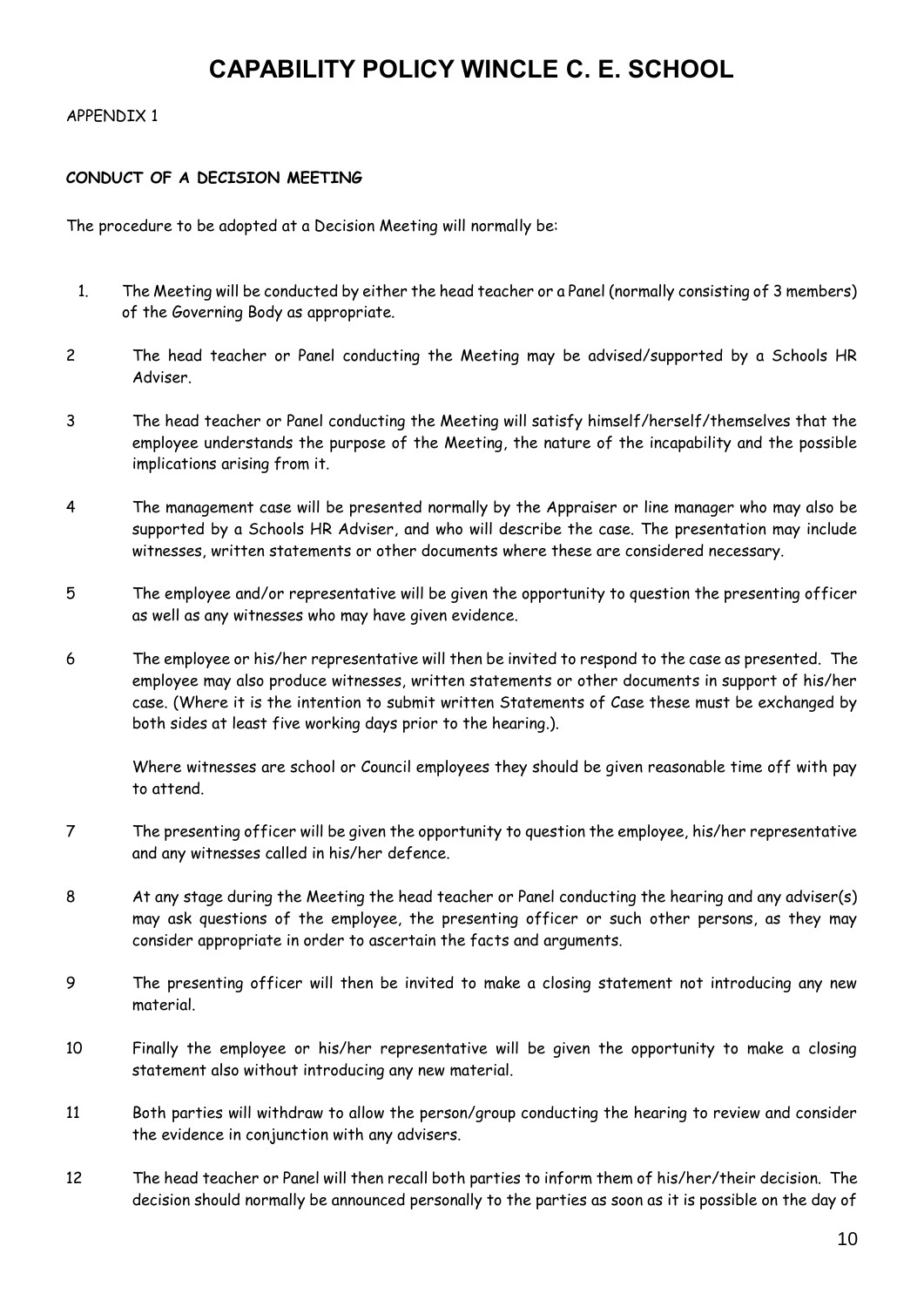the hearing. If it is not possible to make a decision immediately the parties should be informed of this. In any event a decision must be made and communicated to the employee within five calendar days of the hearing. The decision should be confirmed in writing and delivered to the employee either by hand or recorded delivery and first class post with a copy to the trade union representative or work colleague and the presenting officer.